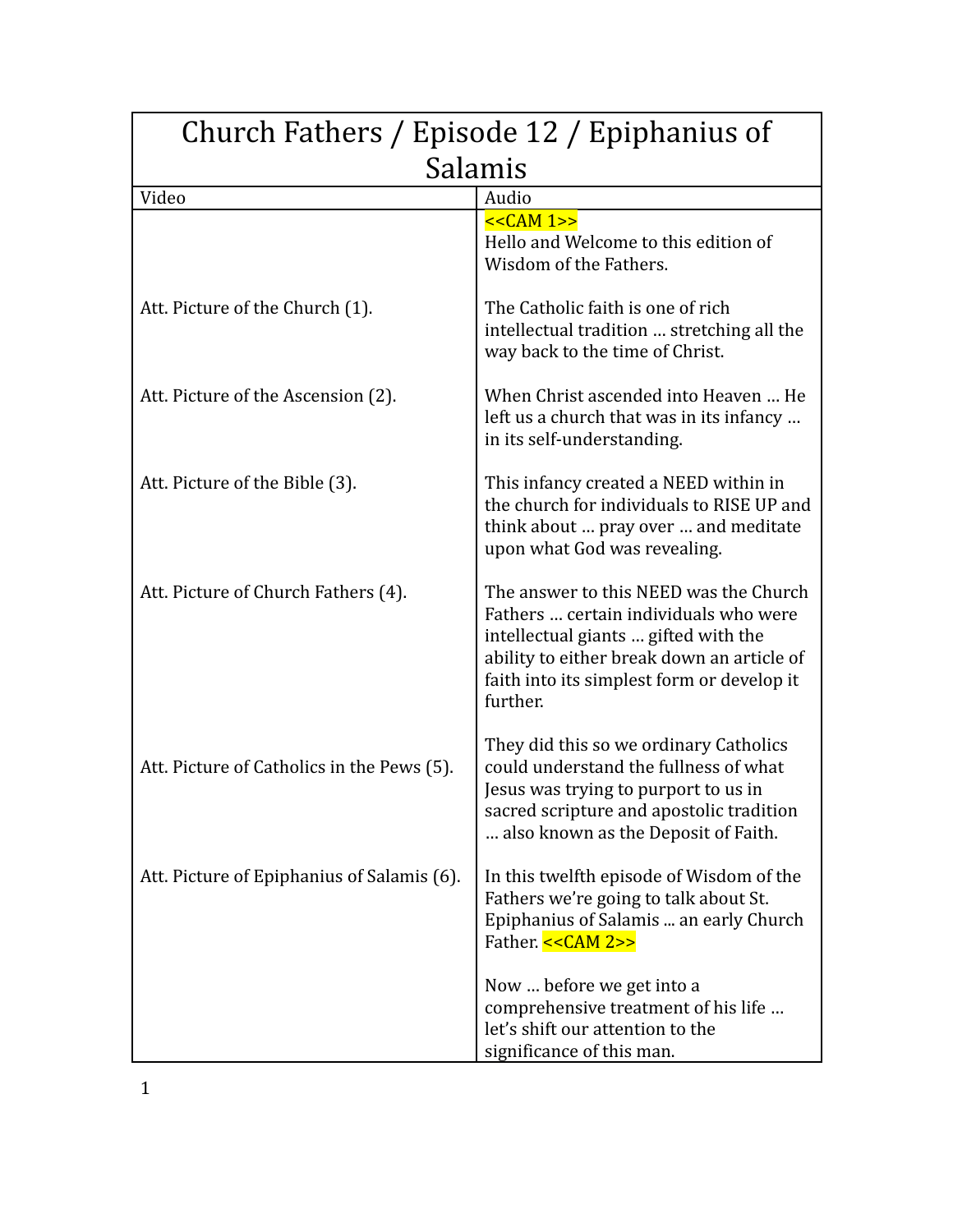| Att. Type on  "Monk  Hermit  Abbot<br>Bishop of Constantia, Salamis, and<br>Cyprus".           | St. Epiphanius was a monk  hermit<br>abbot  and bishop of Constantia<br>Salamis  and Cyprus. He was an<br>intelligent person and brilliant orator.<br>He spoke many languages such as<br>Hebrew  Syriac  Egyptian  Greek<br>and Latin.                                                                                                   |
|------------------------------------------------------------------------------------------------|------------------------------------------------------------------------------------------------------------------------------------------------------------------------------------------------------------------------------------------------------------------------------------------------------------------------------------------|
| Att. Picture of the world (7).                                                                 |                                                                                                                                                                                                                                                                                                                                          |
| Att. Type on "Origenism  Aryanism".<br>Att. Picture of Mary (8).<br>Att. Picture of Peter (9). | St. Epiphanius traveled the world. In the<br>course of his travels  he combated<br>unorthodox beliefs such as Origenism<br>and Aryanism. As he got older  he<br>concentrated on writing. He stressed the<br>authority of Mary and taught that Peter<br>was the head of the Apostles. His works<br>include a Bible dictionary  and a book |
| Att. Type on "The Medicine Box".                                                               | called "The Medicine Box"  which was a<br>huge work that cataloged and refuted<br>eighty heresies of his day.                                                                                                                                                                                                                            |
|                                                                                                | He was a friend of Saint Jerome  but an<br>opponent of Saint John Chrysostom<br>whom he found insufficiently orthodox.                                                                                                                                                                                                                   |
|                                                                                                | The Life of St. Epiphanius                                                                                                                                                                                                                                                                                                               |
| Att. Picture of Epiphanius (6).<br>Att. Picture of Palestine (10).                             | $<<CAM 1>>$<br>St. Epiphanius was born to a Christian<br>family in 315 A.D. His family lived in the<br>small settlement of Besanduk , which is<br>in Palestine.                                                                                                                                                                          |
| Att. Picture of a monk (11).                                                                   | At a young age  he became a monk.<br>During his monastic life  St. Epiphanius<br>was educated and came into contact with<br>Valentinian groups.                                                                                                                                                                                          |
| Att. Picture of ordination (12).                                                               | He returned to Palestine when he was 18<br>and founded a monastery at Ad near<br>Jerusalem. He was then ordained a<br>priest. He spent the next thirty years at<br>the monastery. He was chosen as the<br>superior. During his years as a monk and<br>superior he gained much knowledge. In                                              |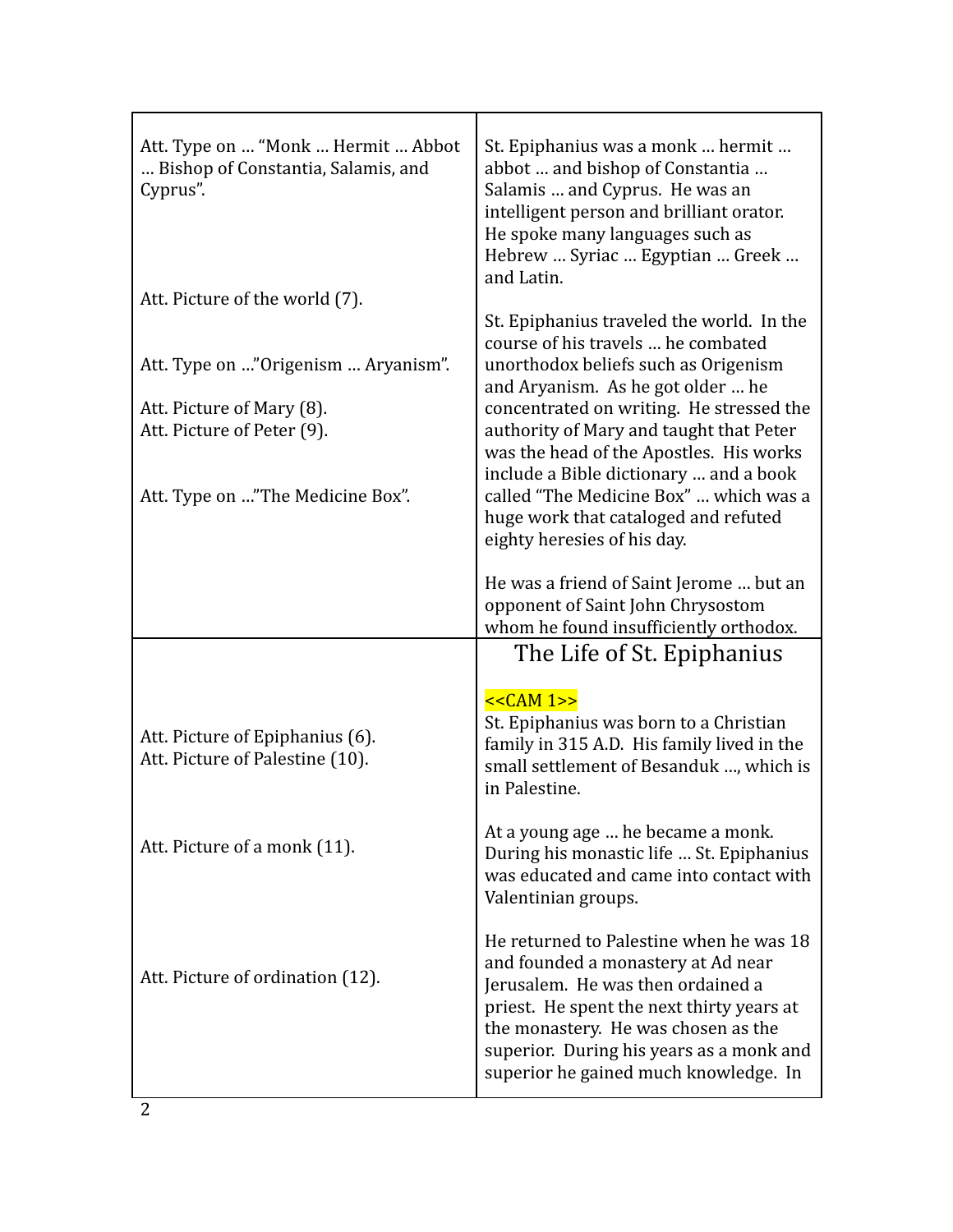| Att. Type on "Hebrew Syriac<br>Egyptian  Greek  Latin". | the course of his position as superior<br>he was able to learn several tongues<br>including Hebrew  Syriac  Egyptian<br>Greek  and Latin. << CAM 2>>                                                                                                                                                                                                                                           |
|---------------------------------------------------------|------------------------------------------------------------------------------------------------------------------------------------------------------------------------------------------------------------------------------------------------------------------------------------------------------------------------------------------------------------------------------------------------|
| Att. Picture of Epiphanius (6).                         | His reputation for learning prompted<br>local officials to nominate and ultimately<br>consecrate him as Bishop of Salamis  in<br>roughly 366  a post which St. Cyprus<br>held until his death. He served as bishop<br>for nearly forty years. He also had the<br>honor of being the Metropolitan of the<br>Church of Cyprus.                                                                   |
| Att. Picture of the Trinity (13).                       | In 376  St. Epiphanius was present at a<br>synod in Antioch where the Trinitarian<br>questions were debated against the<br>heresy of Apollinarianism.                                                                                                                                                                                                                                          |
|                                                         | Apollinarianism was a view proposed by<br>Apollinaris of Laodicea that Jesus could<br>not have had a human mind. Instead<br>they believed that Jesus had a human<br>body and a lower soul  but his mind<br>was divine. It was declared to be a<br>heresy in 381 by the First Council of<br>Constantinople  since Christ was<br>officially depicted as fully human and<br>fully God. << CAM 1>> |
| Att. Picture of Epiphanius (6).                         | At the synod  he upheld the position of<br>Bishop St. Paulinus  who had the<br>support of Rome  over that of St.<br>Meletius of Antioch  who was<br>supported by the Eastern Churches. In<br>382  he was present at the Council of<br>Rome  again upholding the cause of St.<br>Paulinus.                                                                                                      |
|                                                         | St. Epiphanius of Salamis died in 403 at<br>sea. He is best known for composing an<br>extensive compendium of the heresies<br>Christianity suffered in his own time<br>full of quotations that are often the only                                                                                                                                                                              |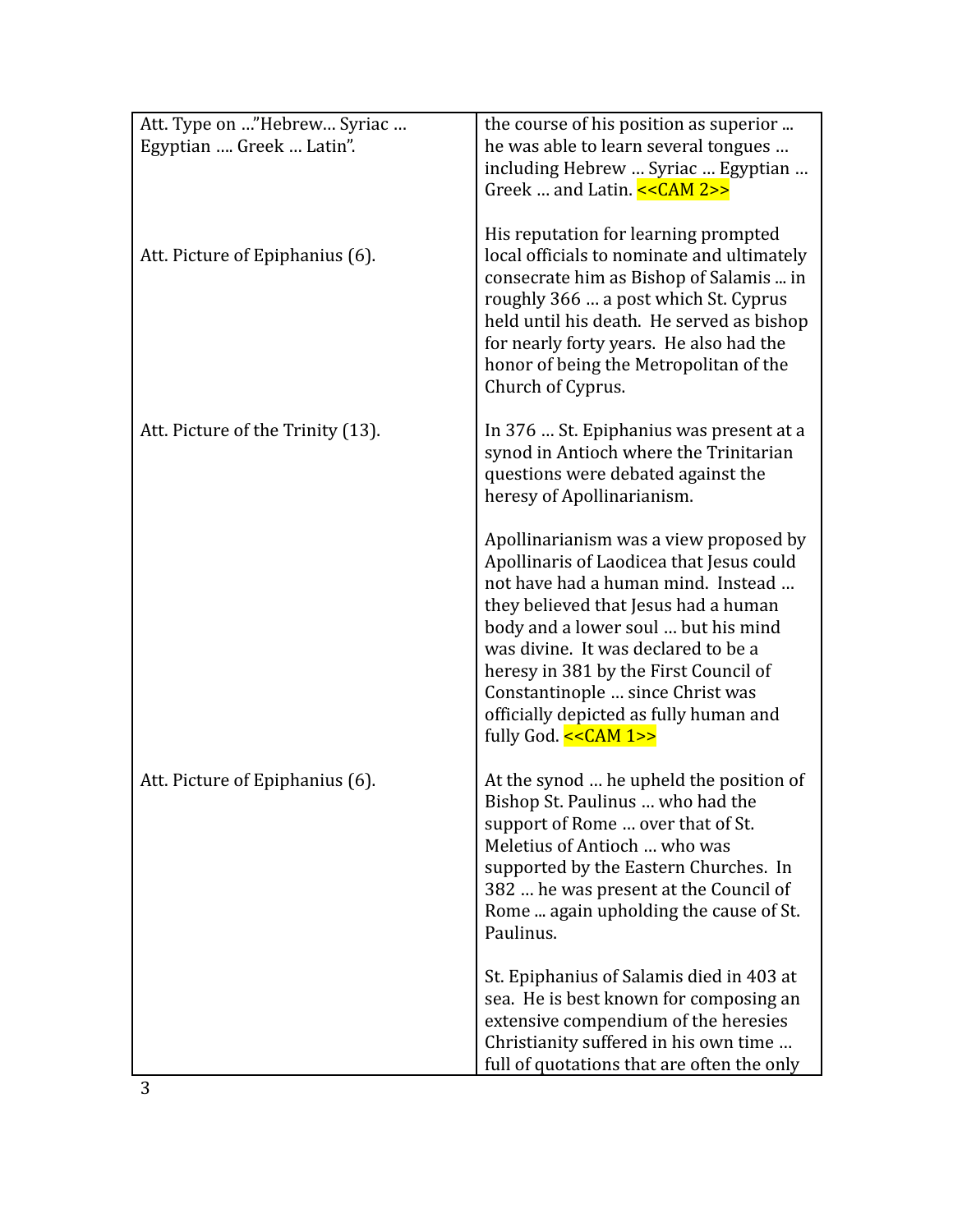|                                                                                            | surviving fragments of suppressed texts<br>and for instigating  with St. Tychon<br>Bishop of Amathus  a persecution<br>against the non-Christians living on<br>Cyprus  and the destruction of their<br>temples.<br>Now that we have an understanding of<br>who St. Epiphanius of Salamis was<br>let's take a look at what he had to say<br>about women and the priesthood.<br>$<<CAM 2>>$                                                    |
|--------------------------------------------------------------------------------------------|----------------------------------------------------------------------------------------------------------------------------------------------------------------------------------------------------------------------------------------------------------------------------------------------------------------------------------------------------------------------------------------------------------------------------------------------|
|                                                                                            | St. Epiphanius on Women and<br>the Priesthood                                                                                                                                                                                                                                                                                                                                                                                                |
| Att. Granite Background (for all quotes);<br>change color of background for each<br>quote. | "Certain women there in Arabia [the<br>Collyridians]  In an unlawful and<br>b.asphemous ceremony  ordain<br>women, through whom they offer up the<br>sacrifice in the name of Mary. This means<br>that the entire proceeding is godless and<br>sacrilegious, a perversion of the message<br>of the Holy Spirit; in fact, the whole thing<br>is diabolical and a teaching of the impure<br>spirit" (Against Heresies 78:13 [A.D.<br>$377$ ]). |
|                                                                                            | "It is true that in the Church there is an<br>order of deaconesses, but not for being a<br>priestess, nor for any kind of work of<br>administration, but for the sake of the<br>dignity of the female sex, either at the<br>time of baptism or of examining the sick<br>or suffering, so that the naked body of a<br>female may not be seen by men<br>administering sacred rites, but by the<br>deaconess" (ibid.).                          |
|                                                                                            | "From this bishop [James the Just] and<br>the just-named apostles, the succession<br>of bishops and presbyters [priests] in the<br>house of God have been established.<br>Never was a woman called to these<br>According to the evidence of Scripture,                                                                                                                                                                                       |